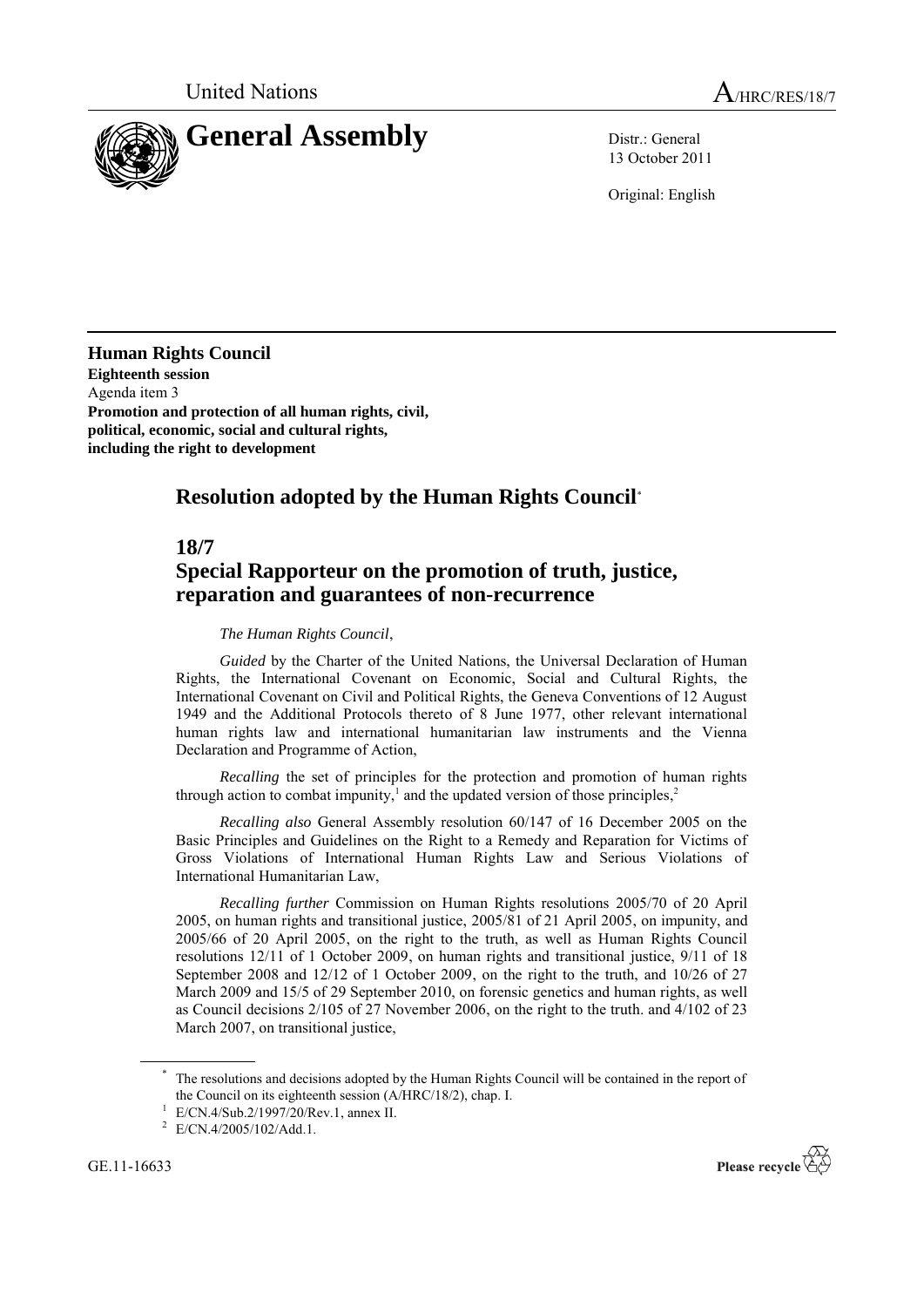*Recalling* the International Convention for the Protection of All Persons from Enforced Disappearance, adopted by the General Assembly in its resolution 61/177 of 20 December 2006, in which article 24, paragraph 2, sets out the right of victims to know the truth regarding the circumstances of the enforced disappearance, the progress and results of the investigation and the fate of the disappeared person, and sets forth State party obligations to take appropriate measures in this regard, and the preamble reaffirms the right to freedom to seek, receive and impart information to that end,

*Recalling also* the report of the Secretary-General on the rule of law and transitional justice in conflict and post-conflict societies,<sup>3</sup> including the relevant recommendations contained therein, and the report of the Secretary-General entitled "Uniting our strengths: enhancing United Nations support for the rule of law",<sup>4</sup>

*Noting with appreciation* the active engagement of the United Nations, including the Office of the United Nations High Commissioner for Human Rights, in assisting States to address gross human rights violations and serious violations of international humanitarian law, in cooperation with and at the request of States,

*Recalling* its resolutions 5/1, on institution-building of the Human Rights Council, and 5/2, on the code of conduct for special procedures mandate holders of the Council, of 18 June 2007, and stressing that the mandate holder shall discharge his or her duties in accordance with those resolutions and the annexes thereto,

*Recalling also* General Assembly resolution 60/251 of 15 March 2006,

*Recognizing* that the special procedure on the promotion of truth, justice, reparations and guarantees of non-recurrence will deal with situations in which there have been gross violations of human rights and serious violations of international humanitarian law,

*Underlining the fact* that, when designing and implementing strategies, policies and measures to address gross human rights violations and serious violations of international humanitarian law, the specific context of each situation must be taken into account with a view to preventing the recurrence of crises and future violations of human rights, to ensure social cohesion, nation-building, ownership and inclusiveness at the national and local levels and to promote reconciliation,

*Emphasizing the importance* of a comprehensive approach incorporating the full range of judicial and non-judicial measures, including, among others, individual prosecutions, reparations, truth-seeking, institutional reform, vetting of public employees and officials, or an appropriately conceived combination thereof, in order to, inter alia, ensure accountability, serve justice, provide remedies to victims, promote healing and reconciliation, establish independent oversight of the security system and restore confidence in the institutions of the State and promote the rule of law in accordance with international human rights law;

1. *Decides* to appoint, for a period of three years, a special rapporteur on the promotion of truth, justice, reparation and guarantees of non-recurrence, whose tasks will include:

(*a*) To contribute, upon request, to the provision of technical assistance or advisory services on the issues pertaining to the mandate;

(*b*) To gather relevant information on national situations, including on normative frameworks, national practices and experiences, such as truth and reconciliation commissions and other mechanisms, relating to the promotion of truth, justice, reparation and guarantees of non-recurrence in addressing gross violations of human rights and serious

 $3$  S/2004/616.

 $4$  A/61/636-S/2006/980.